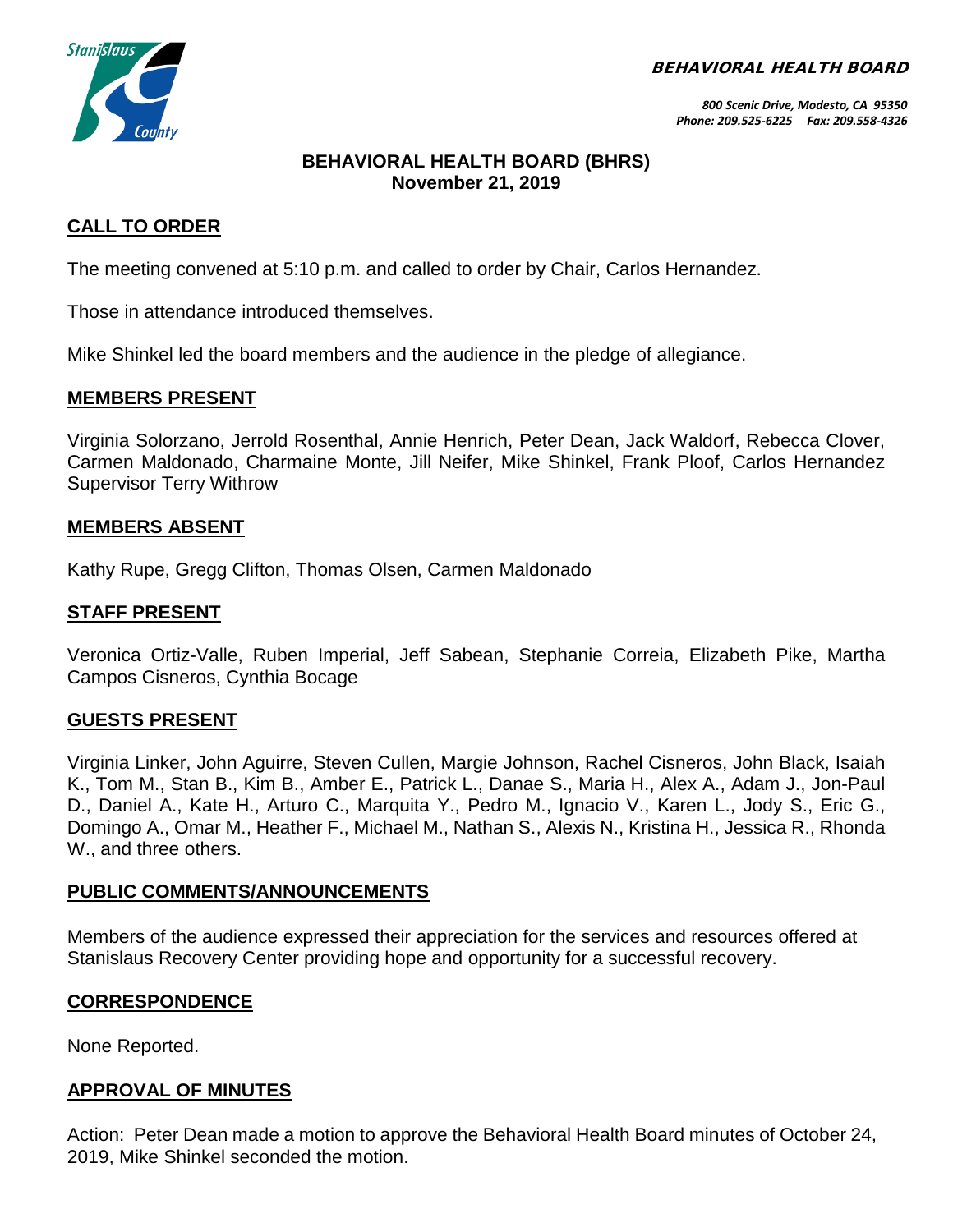Behavioral Health Board November 21, 2019 Page 2 of 3

# **CONSUMER REPORTS/COMMENTS**

No report.

# **FAMILY MEMBER REPORTS/COMMENTS**

No Report.

# **BOARD OF SUPERVISORS REPORT**

Supervisor Withrow reported the following highlights:

- The Salvation Army Low Barrier Shelter Open House was held November 5, 2019. Currently working on the transition for MOES tenants.
- The BHB Annual Report went before the Board of Supervisors on November 5, 2019.
- Kansas House is underway with a target date to open in February 2020.
- A new division of Housing Services to be incorporated under the umbrella of the Community Services Agency (CSA).
- The Stanislaus County Library in Turlock will be expanding.
- A report on Immigration and Customs Enforcement and Immigration was presented before the Board of Supervisors. This report shed some light on what law enforcement does with the undocumented community.

### **ELECTION OF OFFICERS – BEHAVIORAL HEALTH BOARD (BHB)**

Carlos Hernandez presented the Slate of Officers as follows: Carlos Hernandez as Chair and Kathy Rupe as Vice-Chair. With no further recommendations, Carlos made a motion to close nominations. Motion to elect Carlos Hernandez as Chair and Kathy Rupe as Vice Chair was made by unanimous consent.

# **PRESENTATION – BHRS STRATEGIC PLANNING UPDATE**

Ruben Imperial, Interim BHRS Director provided a PowerPoint presentation of the Behavioral Health Strategic Planning Process in efforts to strengthen the capacity to providing quality behavioral health treatment in a fiscally sustainable way. An Overview of the planning priorities included treatment capacity building, substance abuse treatment, homelessness, conservatorship, and higher-level treatment for the Severe Mentally Ill (SMI) population.

### **COMMITTEE REPORTS**

### **Executive Committee**

Veronica Ortiz-Valle announced the BHB Annual Report was presented before the Board of Supervisors on November 5, 2019. Reminded members there is no meeting in December.

### **Administrative, Fiscal Management Committee**

No report.